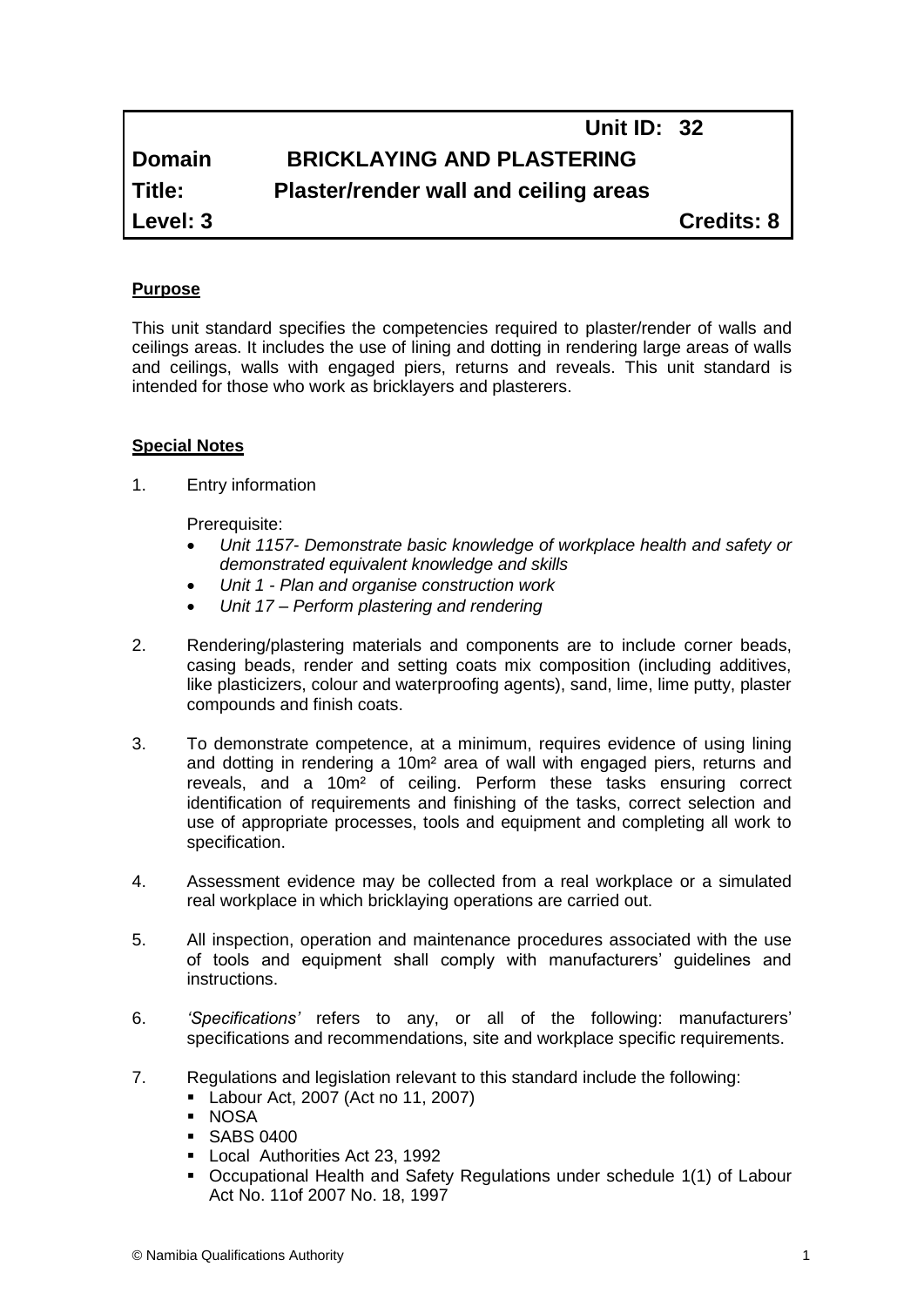- Government Notice No. 156 Labour Act, 1992: "Regulations Relating to the Health and Safety of Employees at Work"
- Building Regulations and Building Standards Act, 1977 ( Act No. 103 of 1977)
- And all subsequent amendments

# **Quality Assurance Requirements**

This unit standard and others within this subfield may be awarded by institutions which meet the accreditation requirements set by the Namibia Qualifications Authority and the Namibia Training Authority and which comply with the national assessment and moderation requirements. Details of specific accreditation requirements and the national assessment arrangements are available from the Namibia Qualifications Authority and the Namibia Training Authority on [www.nta.com.na](http://www.nta.com.na/)

# **Elements and Performance Criteria**

# **Element 1: Plaster/Render straight wall area with/ without attached piers**

# **Performance Criteria**

- 1.1 Background surface is prepared.
- 1.2 Straight walls are set out and plumb using lining and dotting.
- 1.3 Straight walls are set out and aligned with attached piers using lining and dotting.
- 1.4 Plaster/render coats are applied to wall area.
- 1.5 Plastering/rendering coats are finished.

#### **Element 2: Plaster/Render ceiling area**

#### **Performance Criteria**

- 2.1 Background surface is prepared.
- 2.2 Ceiling area is levelled and squared using lining and dotting system.
- 2.3 Plaster/render coats are applied to ceiling.
- 2.4 Plastering/rendering coats are finished.

### **Element 3: Plaster/Render returns and reveals**

#### **Performance Criteria**

- 3.1 Background surface is prepared.
- 3.2 Plaster/render coats are applied.
- 3.3 Plastering/rendering coats are finished.